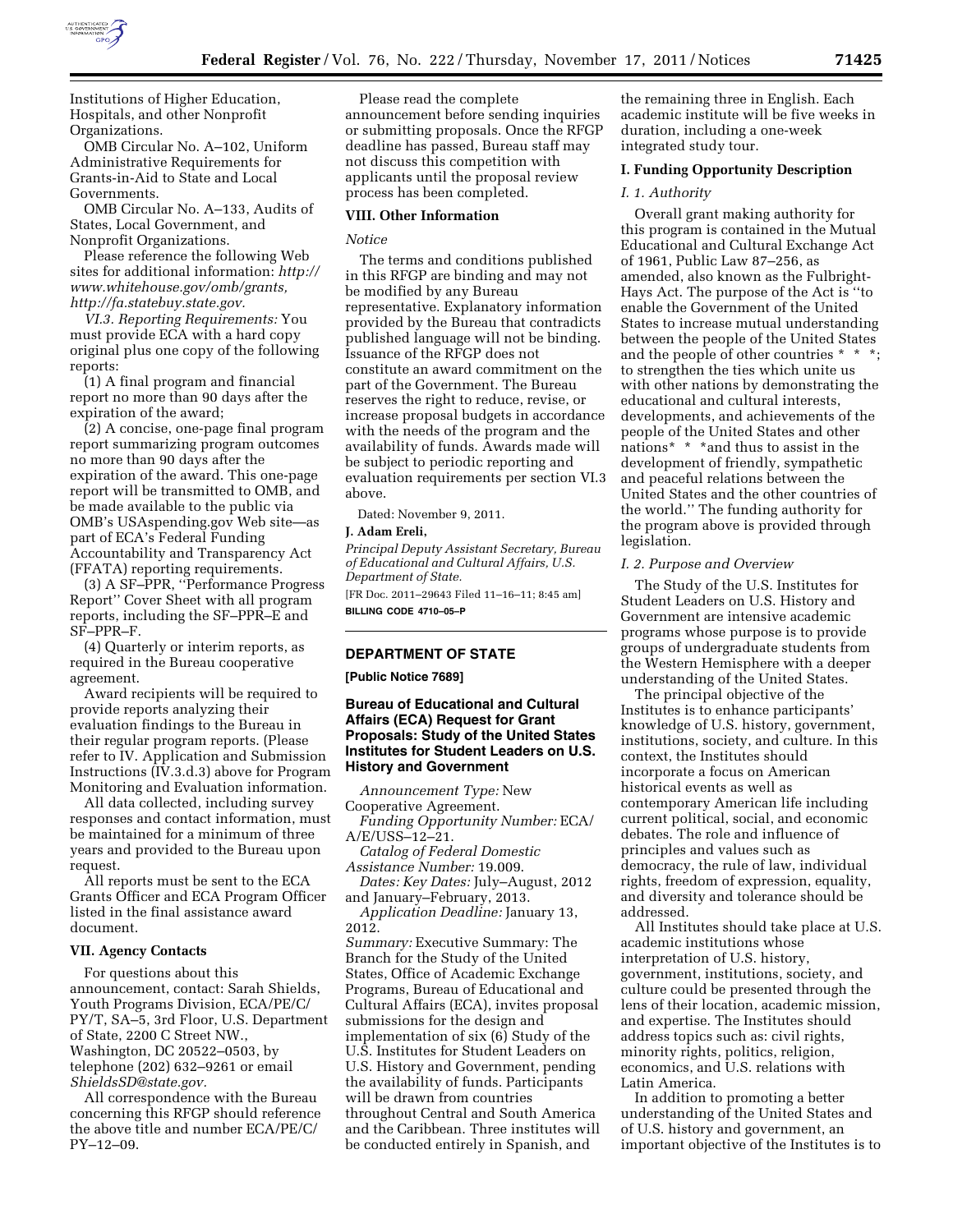develop the participants' leadership skills. In this context, the academic programs should include seminars, workshops, and activities that focus on topics such as leadership, teambuilding, collective problem solving skills, effective communication, and management skills. The Institutes should include a community service component, in which the students experience civic engagement as a core American value firsthand.

Throughout the course of the Institutes, participants should have ample opportunities to interact with Americans. Such interactions could take place in the classroom, dormitories, local community, or a home-stay experience. In addition to exposing the participants to various aspects of American life and culture, these activities should aim to allow the participants to share their culture and experiences with Americans.

This award will support up to 120 undergraduate participants. Three institutes for twenty participants each will take place in summer 2012 while an additional three institutes will take place in winter 2013. Please refer to the Project Objectives, Goals, and Implementation (POGI) document for programmatic details.

**Please note:** This award will be in the form of a Cooperative Agreement. In a Cooperative Agreement, ECA is substantially involved in the management and oversight of the Institutes.

# **II. Award Information**

*Type of Award:* Cooperative Agreement. ECA's level of involvement in this program is listed under number I above.

*Fiscal Year Funds:* FY 2012.

*Approximate Total Funding:*  \$1,440,000.

*Approximate Number of Awards:*  One.

*Floor of Award Range:* \$1,440,000. *Ceiling of Award Range:* \$1,440,000. *Anticipated Award Date:* Pending

availability of funds, April 1, 2012. *Anticipated Project Completion Date:*  August, 2013.

*Additional Information:* Pending successful implementation of this program and the availability of funds in subsequent fiscal years, ECA may choose to renew this Cooperative Agreement for up to two additional fiscal years, before openly competing it again.

# **III. Eligibility Information**

### *III.1 Eligible applicants*

ECA is seeking detailed proposals from accredited post-secondary U.S.

institutions (community colleges, liberal arts colleges, public and private universities), consortia of organizations, and/or from public and private nonprofit organizations meeting the eligibility requirements outlined below.

ECA intends to issue one award and is seeking proposals from organizations with the ability to administer, support, and oversee the six academic Institutes. Recipients may be public or private organizations that provide sub-awards to up to six institutions of higher education to implement the institutes. Or, higher education institutions may apply to administer and implement the institutes working with branch campuses, other colleges in a consortium, or partnering with any other institution of higher education.

Institutions of higher education may host no more than one institute at a time (for up to 20 students), but may host up to two institutes under this award (e.g. a summer and a winter institute).

The recipient will serve as the lead organization and will be responsible for the oversight of all six institutes and must appoint a project director who will be the main point of contact and liaison with ECA.

Applications may be submitted by public and private non-profit organizations meeting the provisions described in Internal Revenue Code section 26 U.S.C. 501(c)(3).

An applicant organization is defined by the DUNS number of the organization and by the signature of the authorized representative contained on the ''Application for Federal Assistance Form'' (SF–424) submitted under this competition.

#### *III.2 Cost Sharing or Matching Funds*

There is no minimum or maximum percentage required for this competition. However, ECA encourages applicants to provide maximum levels of cost sharing and funding in support of its programs. When cost sharing is offered, it is understood and agreed that the applicant must provide the amount of cost sharing as stipulated in its proposal and later included in an approved agreement. Cost sharing may be in the form of allowable direct or indirect costs. For accountability, the recipient must maintain written records to support all costs that are claimed as a contribution, as well as costs to be paid by the Federal government. Such records are subject to audit. The basis for determining the value of cash and in-kind contributions must be in accordance with OMB Circular A–110, (Revised), Subpart C.23—Cost Sharing and Matching. In the event the recipient institution does not provide the

minimum amount of cost sharing as stipulated in the approved budget, ECA's contribution will be reduced in like proportion.

### *III.3 Other Eligibility Requirements*

Grants awarded to eligible organizations with less than four years of experience in conducting international exchange programs will be limited to \$60,000. ECA anticipates that the award under this competition will be up to \$1,440,000. Therefore, organizations with less than four years experience in conducting international exchanges are ineligible to apply under this competition. ECA encourages applicants to provide maximum levels of cost sharing and funding in support of its programs.

All applicants are strongly encouraged to read this RFGP thoroughly, prior to developing and submitting a proposal, to ensure that proposed activities are appropriate and responsive to the goals, objectives, and criteria outlined in the solicitation.

### **IV. Application and Submission Information**

**Note:** Please read the complete announcement before sending inquiries or submitting proposals. Once the RFGP deadline has passed, ECA staff may not discuss this competition with applicants until the proposal review process has been completed. If you have any questions prior to the deadline stated on the RFGP, please address your questions to Jose´ Marrero at *[MarreroJA@state.gov](mailto:MarreroJA@state.gov)* or (202) 632–3337.

## *IV.1 Contact Information To Request an Application Package*

Please contact the Branch for the Study of the United States, ECA/A/E/ USS; SA–5, Fourth Floor; U.S. Department of State; Washington, DC 20037, (202) 632–3337 to request a Solicitation Package. Please refer to the Funding Opportunity Number ECA/A/ E/USS–12–21 located at the top of this announcement when making your request.

Alternatively, an electronic application package may be obtained from grants.gov. Please see section IV.3f for further information.

The Solicitation Package contains the Proposal Submission Instruction (PSI) document which consists of required application forms, and standard guidelines for proposal preparation. It also contains the Project Objectives, Goals, and Implementation (POGI) document, which provides specific information, award criteria, and budget instructions tailored to this competition.

Please specify José Marrero and refer to the Funding Opportunity Number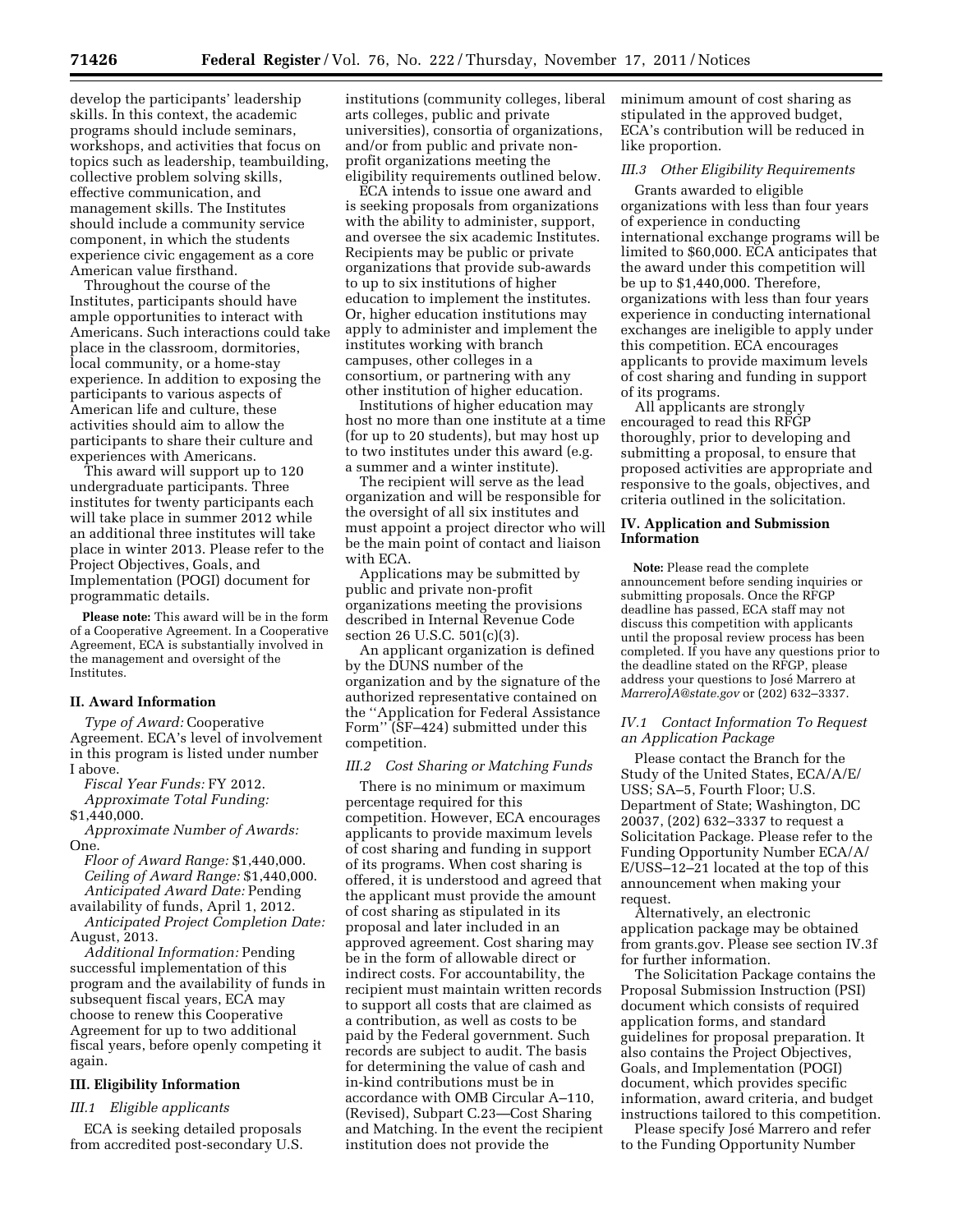ECA/A/E/USS–12–21 on all inquiries and correspondence.

## *IV.2. To Download a Solicitation Package Via Internet*

The entire Solicitation Package may be downloaded from ECA's Web site at *[http://exchanges.state.gov/grants/](http://exchanges.state.gov/grants/open2.html)  [open2.html,](http://exchanges.state.gov/grants/open2.html)* or from the Grants.gov Web site at *[http://www.grants.gov.](http://www.grants.gov)* 

Please read all information before downloading.

### *IV.3. Content and Form of Submission*

Applicants must follow all instructions in the Solicitation Package. The application should be submitted per the instructions under section IV.6 Application Deadline and Methods of Submission, indicated below.

IV.3a. You are required to have a Dun and Bradstreet Data Universal Numbering System (DUNS) number to apply for a grant or cooperative agreement from the U.S. Government. This number is a nine-digit identification number, which uniquely identifies business entities. Obtaining a DUNS number is easy and there is no charge. To obtain a DUNS number, access *[http://](http://www.dunandbradstreet.com)* 

*[www.dunandbradstreet.com](http://www.dunandbradstreet.com)* or call 1–(866) 705–5711. Please ensure that your DUNS number is included in the appropriate box of the SF–424 which is part of the formal application package.

IV.3b. All proposals must contain an executive summary, proposal narrative, and budget.

Please Refer to the Solicitation Package. It contains the mandatory Proposal Submission Instructions (PSI) document and the Project Objectives, Goals, and Implementation (POGI) document for additional formatting and technical requirements.

IV.3c. All federal award recipients must maintain current registrations in the Central Contractor Registration (CCR) database. Recipients must maintain accurate and up-to-date information in the CCR until all program and financial activity and reporting have been completed. Recipients must review and update the information at least annually after the initial registration and more frequently if required information changes or another award is granted. Failure to register in the CCR will render applicants ineligible to receive funding.

You must have nonprofit status with the IRS at the time of application. **Please note:** Effective January 7, 2009, all applicants for ECA federal assistance awards must include in their application the names of directors and/ or senior executives (current officers, trustees, and key employees, regardless

of amount of compensation). In fulfilling this requirement, applicants must submit information in one of the following ways:

(1) Those who file Internal Revenue Service Form 990, ''Return of Organization Exempt From Income Tax,'' must include a copy of relevant portions of this form.

(2) Those who do not file IRS Form 990 must submit information above in the format of their choice.

In addition to final program reporting requirements, award recipients will also be required to submit a one-page document, derived from their program reports, listing and describing their grant activities. For award recipients, the names of directors and/or senior executives (current officers, trustees, and key employees), as well as the onepage description of grant activities, will be transmitted by the State Department to OMB, along with other information required by the Federal Funding Accountability and Transparency Act (FFATA), and will be made available to the public by the Office of Management and Budget on its USASpending.gov Web site as part of ECA's FFATA reporting requirements.

If your organization is a private nonprofit which has not received a grant or cooperative agreement from ECA in the past three years, or if your organization received nonprofit status from the IRS within the past four years, you must submit the necessary documentation to verify nonprofit status as directed in the PSI document. Failure to do so will cause your proposal to be declared technically ineligible.

IV.3d. Please take into consideration the following information when preparing your proposal narrative:

IV.3d.1 Adherence to All Regulations Governing the J Visa

The Bureau of Educational and Cultural Affairs places critically important emphases on the security and proper administration of the Exchange Visitor (J visa) Programs and adherence by award recipients and sponsors to all regulations governing the J visa. Therefore, proposals should demonstrate the applicant's capacity to meet all requirements governing the administration of the Exchange Visitor Programs as set forth in 22 CFR 62, including the oversight of Responsible Officers and Alternate Responsible Officers, screening and selection of program participants, provision of prearrival information and orientation to participants, monitoring of participants, proper maintenance and security of forms, record-keeping, reporting, and other requirements.

ECA prefers that the award recipient issue DS–2019 forms to participants in this program.

A copy of the complete regulations governing the administration of Exchange Visitor (J) programs is available at *<http://exchanges.state.gov>* or from: United States Department of State, Office Designation, Private Sector Programs Division, ECA/EC/D/PS, SA–5, 5th Floor, Department of State, Washington, DC 20037.

Please refer to Solicitation Package for further information.

IV.3d.2 Diversity, Freedom, and Democracy Guidelines

Pursuant to ECA's authorizing legislation, programs must maintain a non-political character and should be balanced and representative of the diversity of American political, social, and cultural life. ''Diversity'' should be interpreted in the broadest sense and encompass differences including, but not limited to ethnicity, race, gender, religion, geographic location, socioeconomic status, and disabilities. Applicants are strongly encouraged to adhere to the advancement of this principle both in program administration and in program content. Please refer to the review criteria under the 'Support for Diversity' section for specific suggestions on incorporating diversity into your proposal. Public Law 104–319 provides that ''in carrying out programs of educational and cultural exchange in countries whose people do not fully enjoy freedom and democracy,'' ECA ''shall take appropriate steps to provide opportunities for participation in such programs to human rights and democracy leaders of such countries.'' Public Law 106–113 requires that the governments of the countries described above do not have inappropriate influence in the selection process. Proposals should reflect advancement of these goals in their program contents, to the full extent deemed feasible.

## IV.3d.3 Program Monitoring and Evaluation

Proposals must include a plan to monitor and evaluate the project's success, both as the activities unfold and at the end of the program. ECA recommends that proposals include a draft survey questionnaire or other technique plus a description of a methodology used to link outcomes to original project objectives. ECA expects that the recipient organization will track participants or partners and be able to respond to key evaluation questions, including satisfaction with the program, learning as a result of the program,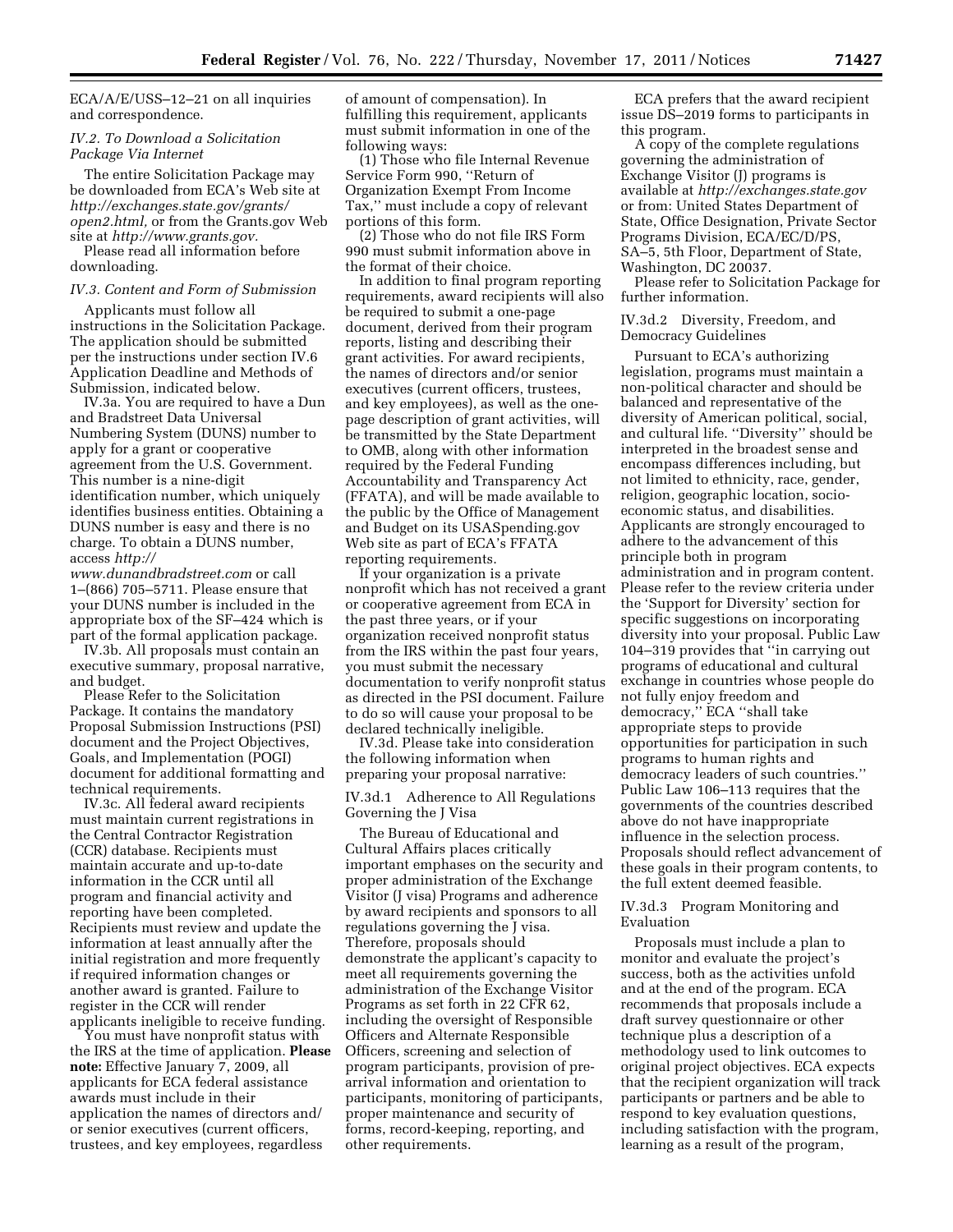changes in behavior as a result of the program, and effects of the program on institutions (institutions in which participants work or partner institutions). The evaluation plan should include indicators that measure gains in mutual understanding as well as substantive knowledge.

Successful monitoring and evaluation depend heavily on setting clear goals and outcomes at the outset of a program. An evaluation plan should include a description of project's objectives, anticipated project outcomes, and how and when outcomes will be measured (performance indicators). The more that outcomes are ''smart'' (specific, measurable, attainable, results-oriented, and placed in a reasonable time frame), the easier it will be to conduct the evaluation. Applicants should also show how project objectives link to the goals of the program described in this RFGP.

Monitoring and evaluation plans should clearly distinguish between program *outputs* and *outcomes. Outputs*  are products and services delivered, often stated as an amount. Output information is important to show the scope or size of project activities, but it cannot substitute for information about progress towards outcomes or the results achieved. Examples of outputs include the number of people trained or the number of seminars conducted. *Outcomes,* in contrast, represent specific results a project is intended to achieve and is usually measured as an extent of change. Findings on outputs and outcomes should both be reported, but the focus should be on outcomes.

We encourage applicants to assess the following four levels of outcomes, as they relate to the program goals set out in the RFGP (listed here in increasing order of importance):

1. Participant satisfaction with the program and exchange experience.

2. Participant learning, such as increased knowledge, aptitude, skills, and changed understanding and attitude. Learning includes both substantive (subject-specific) learning and mutual understanding.

3. Participant behavior, concrete actions to apply knowledge in work or community; greater participation and responsibility in civic organizations; interpretation and explanation of experiences and new knowledge gained; continued contacts between participants, community members, and others.

4. Institutional changes, such as increased collaboration and partnerships, policy reforms, new programming, and organizational improvements.

**Please note:** Consideration should be given to the appropriate timing of data collection for each level of outcome. For example, satisfaction is usually captured as a shortterm outcome, whereas behavior and institutional changes are normally considered longer-term outcomes.

Overall, the quality of a monitoring and evaluation plan will be judged on how well it (1) specifies intended outcomes; (2) gives clear descriptions of how each outcome will be measured; (3) identifies when particular outcomes will be measured; and (4) provides a clear description of the data collection strategies for each outcome (*i.e.*, surveys, interviews, or focus groups). (Please note that evaluation plans that deal only with the first level of outcomes [satisfaction] will be deemed less competitive under the present evaluation criteria.)

Recipients will be required to provide reports analyzing their evaluation findings to ECA in their regular program reports. All data collected, including survey responses and contact information, must be maintained for a minimum of three years and provided to ECA upon request.

#### IV.3e. Budget

IV.3e.1 Applicants must submit SF– 424A—''Budget Information—Non-Construction Programs'' along with a comprehensive budget for the entire program. There must be a summary budget as well as breakdowns reflecting both administrative and program budgets. Applicants may provide separate sub-budgets for each program component, phase, location, or activity to provide clarification.

IV.3e.2 Allowable costs for the program include the following:

(1) Institute staff salary and benefits.

(2) Participant housing and meals.

(3) Participant U.S. travel and per diem.

(4) Textbooks, educational materials, and admissions fees.

(5) Honoraria for guest speakers.

(6) Follow-on programming for alumni of Study of the United States programs.

Please refer to the Solicitation Package for complete budget guidelines and formatting instructions.

IV.3f. Application Deadline and Methods of Submission

*Application Deadline Date:* January 13, 2012.

*Reference Number:* ECA/A/E/USS– 12–21.

*Methods of Submission:* 

Applications may be submitted in one of two ways:

(1) In hard-copy, via a nationally recognized overnight delivery service (*i.e.*, Federal Express, UPS, Airborne Express, or U.S. Postal Service Express Overnight Mail, etc.), or

(2) Electronically through *[http://](http://www.grants.gov)  [www.grants.gov.](http://www.grants.gov)* Along with the Project Title, all applicants must enter the above Reference Number in Box 11 on the SF–424 contained in the mandatory Proposal Submission Instructions (PSI) of the solicitation document.

## IV.3f.1 Submitting Printed Applications

Applications must be shipped no later than the above deadline. Delivery services used by applicants must have in-place, centralized shipping identification and tracking systems that may be accessed via the Internet and delivery people who are identifiable by commonly recognized uniforms and delivery vehicles. Proposals shipped on or before the above deadline but received at ECA more than seven days after the deadline will be ineligible for further consideration under this competition. Proposals shipped after the established deadlines are ineligible for consideration under this competition. ECA will *not* notify you upon receipt of application. It is each applicant's responsibility to ensure that each package is marked with a legible tracking number and to monitor/confirm delivery to ECA via the Internet. Delivery of proposal packages *may not*  be made via local courier service or in person for this competition. Faxed documents will not be accepted at any time. Only proposals submitted as stated above will be considered.

Important note: When preparing your submission please make sure to include one extra copy of the completed SF–424 form and place it in an envelope addressed to ''ECA/EX/PM.''

The original and six (6) copies of the application should be sent to: Program Management Division, ECA–IIP/EX/PM, Ref.: ECA/A/E/USS–12–21, SA–5, Floor 4, Department of State, 2200 C Street NW., Washington, DC 20037.

Applicants submitting hard-copy applications must also submit the ''Executive Summary'' and ''Proposal Narrative'' sections of the proposal in text (.txt) or Microsoft Word format on a CD–ROM.

### IV.3f.2 Submitting Electronic Applications

Applicants have the option of submitting proposals electronically through Grants.gov (*[http://](http://www.grants.gov)  [www.grants.gov](http://www.grants.gov)*). Complete solicitation packages are available at Grants.gov in the ''Find'' portion of the system.

**Please Note:** Due to Recovery Act related opportunities, there has been a higher than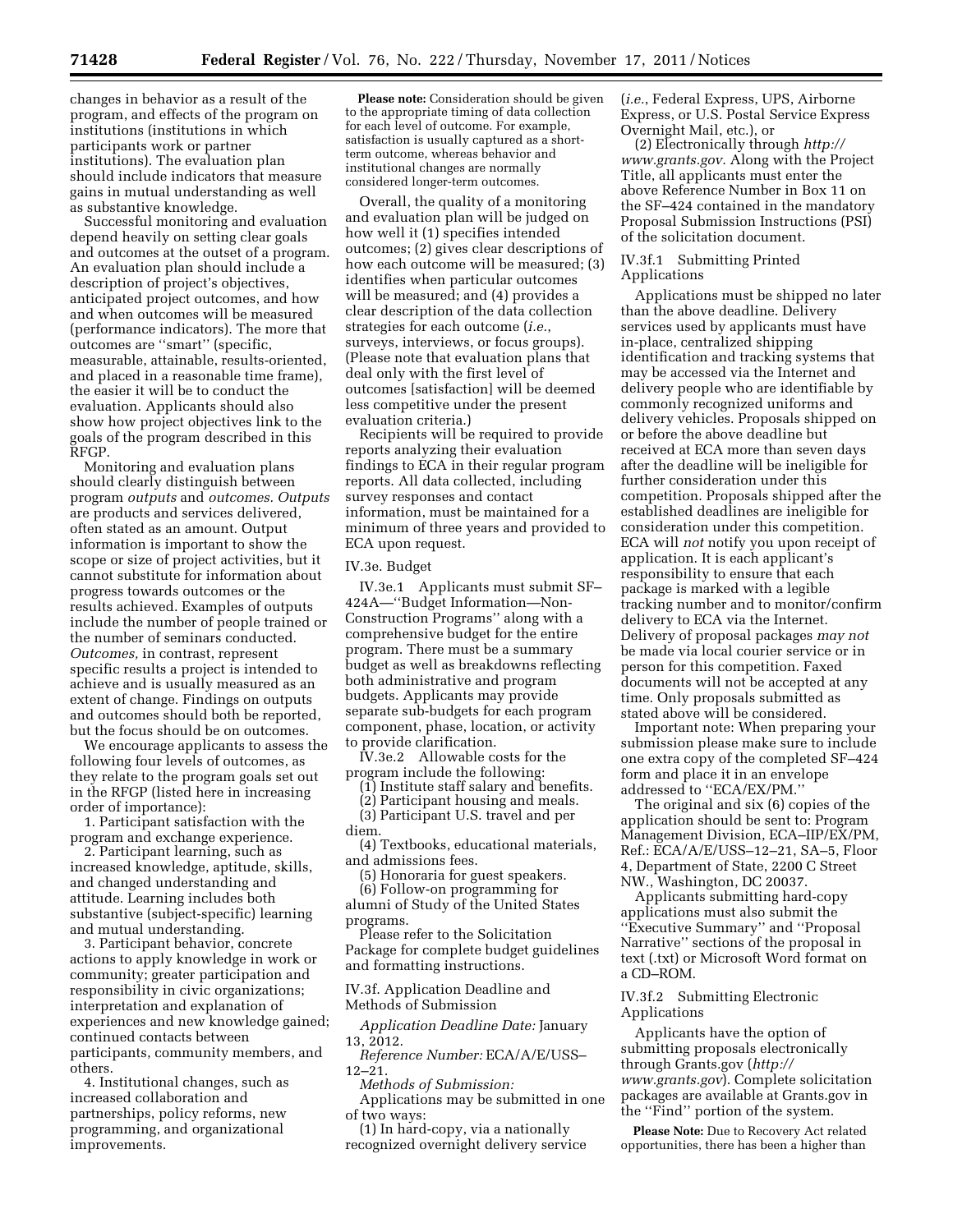usual volume of grant proposals submitted through Grants.gov. Potential applicants are advised that the increased volume may affect the Grants.gov proposal submission process. As stated in this RFGP, ECA bears no responsibility for applicant timeliness of submission or data errors resulting from transmission or conversion processes for proposals submitted via Grants.gov.

Please follow the instructions available in the 'Get Started' portion of the site (*[http://www.grants.gov/](http://www.grants.gov/GetStarted)  [GetStarted](http://www.grants.gov/GetStarted)*).

Several of the steps in the Grants.gov registration process could take several weeks. Therefore, applicants should check with appropriate staff within their organizations immediately after reviewing this RFGP to confirm or determine their registration status with Grants.gov.

Once registered, the amount of time it can take to upload an application will vary depending on a variety of factors including the size of the application and the speed of your internet connection. In addition, validation of an electronic submission via Grants.gov can take up to two business days.

*Therefore, we strongly recommend that you not wait until the application deadline to begin the submission process through Grants.gov.* 

The Grants.gov Web site includes extensive information on all phases/ aspects of the Grants.gov process, including an extensive section on frequently asked questions, located under the ''For Applicants'' section of the Web site. ECA strongly recommends that all potential applicants review thoroughly the Grants.gov Web site, well in advance of submitting a proposal through the Grants.gov system. ECA bears no responsibility for data errors resulting from transmission or conversion processes.

Direct all questions regarding Grants.gov registration and submission to:

Grants.gov Customer Support

*Contact Center Phone:* (800) 518– 4726.

*Business Hours:* Monday–Friday, 7 a.m.–9 p.m. Eastern Time.

*Email: [support@grants.gov.](mailto:support@grants.gov)* 

Applicants have until midnight (12 a.m.), Washington, DC time of the closing date to ensure that their entire application has been uploaded to the Grants.gov site. *There are no exceptions to the above deadline. Applications uploaded to the site after midnight of the application deadline date will be automatically rejected by the grants.gov system, and will be technically ineligible.* 

Please refer to the Grants.gov Web site, for definitions of various

''application statuses'' and the difference between a submission receipt and a submission validation. Applicants will receive a validation email from grants.gov upon the successful submission of an application. Again, validation of an electronic submission via Grants.gov can take up to two business days. *Therefore, we strongly recommend that you not wait until the application deadline to begin the submission process through Grants.gov.*  ECA will *not* notify you upon receipt of electronic applications.

It is the responsibility of all applicants submitting proposals via the Grants.gov Web portal to ensure that proposals have been received by Grants.gov in their entirety, and ECA bears no responsibility for data errors resulting from transmission or conversion processes.

IV.3g. Intergovernmental Review of Applications: Executive Order 12372 does not apply to this program.

### **V. Application Review Information**

#### *V.1. Review Process*

ECA will review all proposals for technical eligibility. Proposals will be deemed ineligible if they do not fully adhere to the guidelines stated herein and in the Solicitation Package. All eligible proposals will be reviewed by the program office, as well as the Public Diplomacy section overseas, where appropriate. Eligible proposals will be subject to compliance with Federal and ECA regulations and guidelines and forwarded to ECA grant panels for advisory review. Proposals may also be reviewed by the Office of the Legal Adviser or by other Department elements. Final funding decisions are at the discretion of the Department of State's Assistant Secretary for Educational and Cultural Affairs. Final technical authority for Cooperative Agreements resides with ECA's Grants Officer.

## **Review Criteria**

Technically eligible applications will be competitively reviewed according to the criteria stated below. These criteria are not rank ordered and all carry equal weight in the proposal evaluation:

1. *Quality of Program Plan and Ability To Achieve Program Objectives:*  Proposals should exhibit originality, substance, precision, and relevance to ECA's mission. A detailed agenda and relevant work plan should demonstrate substantive undertakings and logistical capacity. Objectives should be reasonable, feasible, and flexible. Proposals should demonstrate clearly

how the institution will meet the program's objectives and plan.

2. *Support for Diversity:* Proposals should demonstrate substantive support of ECA's policy on diversity. Achievable and relevant features should be cited in both program administration (program venue and program evaluation) and program content (orientation and wrapup sessions, program meetings, presenters, and resource materials).

3. *Evaluation:* Proposals should include a plan to evaluate the activity's success, both as the activities unfold and at the end of the program. ECA recommends that the proposal include a draft survey questionnaire or other technique plus a description of a methodology to use to link outcomes to original project objectives.

4. *Cost-effectiveness/Cost-sharing:*  The overhead and administrative components of the proposal, including salaries and honoraria, should be kept as low as possible. All other items should be necessary and appropriate. Proposals should maximize cost-sharing through other private sector support, as well as institutional direct funding contributions.

5. *Institutional Track Record/Ability:*  Proposals should demonstrate an institutional record of successful exchange programs, including responsible fiscal management and full compliance with all reporting requirements for past ECA grants as determined by ECA Grants Staff. ECA will consider the past performance of prior recipients and the demonstrated potential of new applicants. Proposed personnel and institutional resources should be fully qualified to achieve the project's goals.

6. *Follow Up and Follow-on Activities:*  Proposals should discuss provisions made for follow-up with returned participants as a means of establishing longer-term individual and institutional linkages. Proposals should also provide a plan for continued follow-on activity (without ECA support) ensuring that ECA supported programs are not isolated events.

### **VI. Award Administration Information**

### *VI.1 Award Notices*

Final awards cannot be made until funds have been appropriated by Congress, and allocated and committed through internal ECA procedures. Successful applicants will receive a Federal Assistance Award (FAA) from ECA's Grants Office. The FAA and the original proposal with subsequent modifications (if applicable) shall be the only binding authorizing document between the recipient and the U.S.